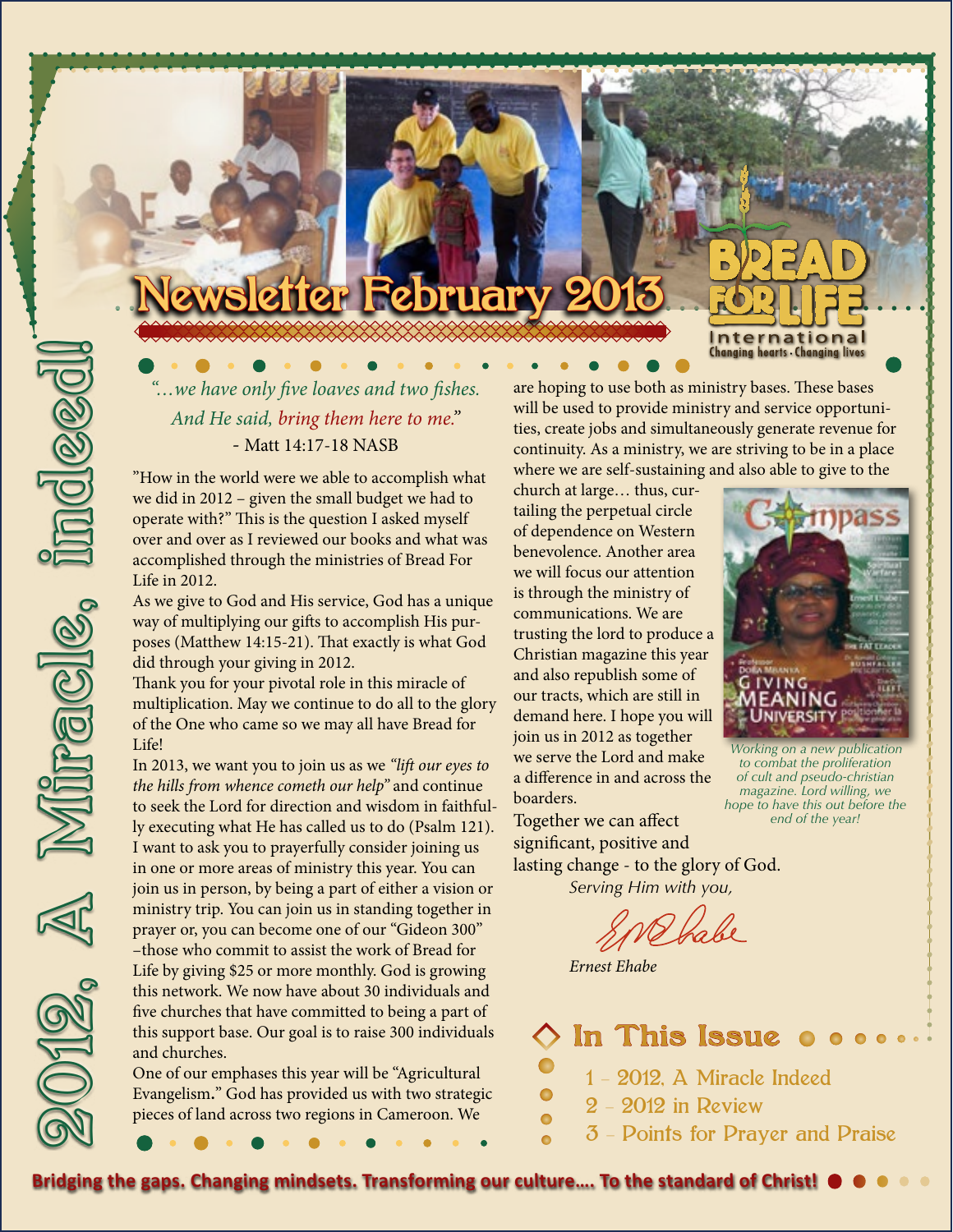

 $\bullet$ 

 $\bullet\bullet\bullet$ 

*BFL Board Chairman speaks at a Business conference organized by BFL in Bertoua, January 2012*

BEL Board Chairman sp<br>
Dear Friends of BFL:<br>
1 greet you, our partr<br>
possible the completit<br>
have been placed bef<br>
We are pleased with the potential gains in ma<br>
a rich mission field, a<br>
a poportunity. Like the<br>
world", Af I greet you, our partners in Christ who make possible the completion of African projects that have been placed before us. 2012 passed quickly. We are pleased with the progress, and excited by potential gains in many different areas. Africa is a rich mission field, and Cameroon shares in the opportunity. Like the rest of the so-called "third world", Africa has been experiencing explosive church growth. At present growth rates it is likely that Africa will replace Europe and America as the center of Christianity by 2025. It is our job to enhance and guide this growth, while obeying Biblical directives to serve others:

*"If anyone has material possessions and sees his brother in need but has no pity on him, how can the love of God be in him? ... let us* 

*not love with words or tongue but with actions and truth." - (1 John 3:17-18)*

Bread For Life is not able to eradicate poverty in Africa, but helping the needy goes hand in hand with Gospel presentation. This is how we operate.

The year 2012 began with a major outreach in Bertoua in the far Eastern Region of Cameroon. 1000 people were given free medical treatment, 105 were trained in Christian business practices, and 100 accept-

preparation. *The people who lived in darkness Antioch Baptist Church in Bambili in our makeshift church building. We had over 400 people show up on the first Sunday after a weeklong evangelistic crusade. PTL.*



ed Christ in nightly crusades organized by BFL in collaboration with local churches. This, like other outreaches of Bread for Life, provided a boost to the body of Christ in the region. With each event, Bread For Life builds credibility with governmental and church leaders that make larger events possible in the future. Before the outreach, it was my great pleasure to visit a thriving church in the capital city that had been planted by Bread For Life in the past. The services were full and enthusiastic beyond anything we see in the US! It had been years

since my last visit to Africa, and I saw an odd

mix of progress and stagnation. Cell phone technology is in wide use now, but living conditions are still difficult. Most roads are still pothole-filled dirt, and many citizens remain in desperate straits financially. It was good to meet staff members who do the ministry's work for very low pay. Their competence and dedication were conspicuous! Agricultural training and support was strengthened in 2012, thanks to the efforts of agricultural specialist Godlove Nsuli. We have lined up roughly 500 acres in both Muambong village and the town of Dimako (one in the SW Region, the other in the Eastern Region) to operate a Christian experimental farm. This will support evangelization efforts and provide employment for several villagers. However, capital to get started is needed. Land preparation and development range from \$400 to over \$2,000 depending on the kind of crop we are investing in and the kind of labour or skills needed, as well as land

> Martin Enyang have seen the light:Newly planted<br>Antioch Baptist Church in Bambili **and his team of vol**unteer workers in Yaounde have been doing an excel-

lent work with our children's ministry. This outreach attracts about 100 kids weekly in neighborhoods where we operate the Awana Program. Edith Asana has

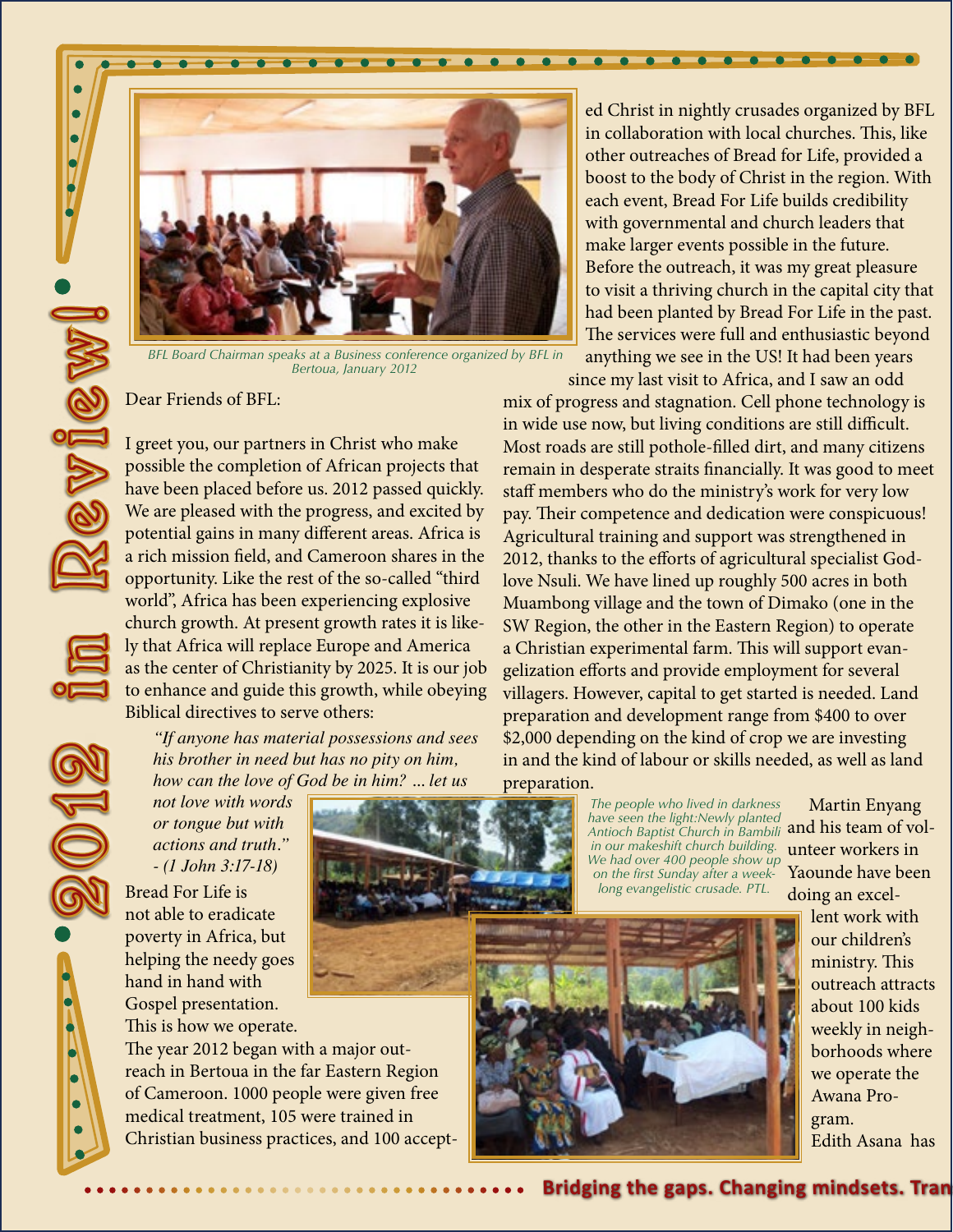

been spearheading efforts to provide after school programs and family/ health training for school kids and their parents in Buea. She is doing this in addition to managing our small business initiatives (Samari-

*Jubilant worship at newsly planted Antioch Baptist Church in Bambili*

#### tan Enterprise).

Micro loans to believers have resulted in several successful Christian enterprises. Repayments of loans are used to help other businesses get started. This year, we were able to assist a pastor in Bertoua to start a chicken-raising business. He has started repaying the loan with profits from the business. Loan projects strengthen the church by making its members more able to support themselves and others.

Emmanuel Chongwan and his team of volunteers are impacting prisons across the country. Many are coming to Christ and being discipled. Almost 8,000 prisoners across the country (in 15 prisons) were exposed to the gospel in 2012. Through their efforts, more than 2,500 made a personal decision to follow Jesus Christ. Dr. Ken Mitchel, through the support of his church in Jacksonville, FL is also partnering with BFL in providing much needed training for pastors and church leaders

in Biblical and expository "teaching conferences. Over 300 pastors and church leaders participated in these conferences in several cities and villages in Cameroon in 2012. We thank you for your generosity these past years, and ask for help with funding for:

*1. Another medical outreach in Tombel accompanied by schools and community outreaches in surrounding villages. We need funding to purchase additional medicines for volunteer doctors* 

*to dispense. We also need funding to pay local doctors and nurses who volunteer with us (usually a token).*

*2. More consistent monthly giving to provide* 

**Bridging the gap our culture.... To the standard of Christ!** 



*Marvin Savory, Short term missionary with BFL leads and prays with a new convet in the village of Bambili.*

*John Rodgers of Texas Shares Christ during our door to door outreach in Bambili.*

*stipends for staff. At times, this has been lacking.*

 $\bullet\hspace{0.4mm}\bullet\hspace{0.4mm}\bullet\hspace{0.4mm}\bullet\hspace{0.4mm}\bullet\hspace{0.4mm}\bullet\hspace{0.4mm}\bullet$ 

*3. Money for our agricultural initiative in the SW & Eastern Region, which is expected to be selfsupporting within a few months when funding is available.*

*4. Continuing resources to provide literature and basic needs to prisoners hungry for the Gospel.*

*5. We continue to funnel resources to the Grace Tait Orphanage and the Pygmy school as they are made available.*

*6. We continue to plant churches, disciple new believers and provide informal leadership training to the church and community at large. More materials are needed to help provide further training.*

*7. A great need is a national bilingual (French & English) magazine which the ministry is trying to start to. We will need your financial partnership to make this happen.* 

 Thank you again for partnering with Bread For Life in this. May you be richly blessed for your sacrifices! We also want to thank Dr. Jackson Downey for all his hard work in putting together our medical outreaches as well as gathering all the necessary medical supplies. And thanks to Gene Leclair for all of his help in coordinating teams for us in the US.

In Christ,

 *Steve Langton Board Chairman*